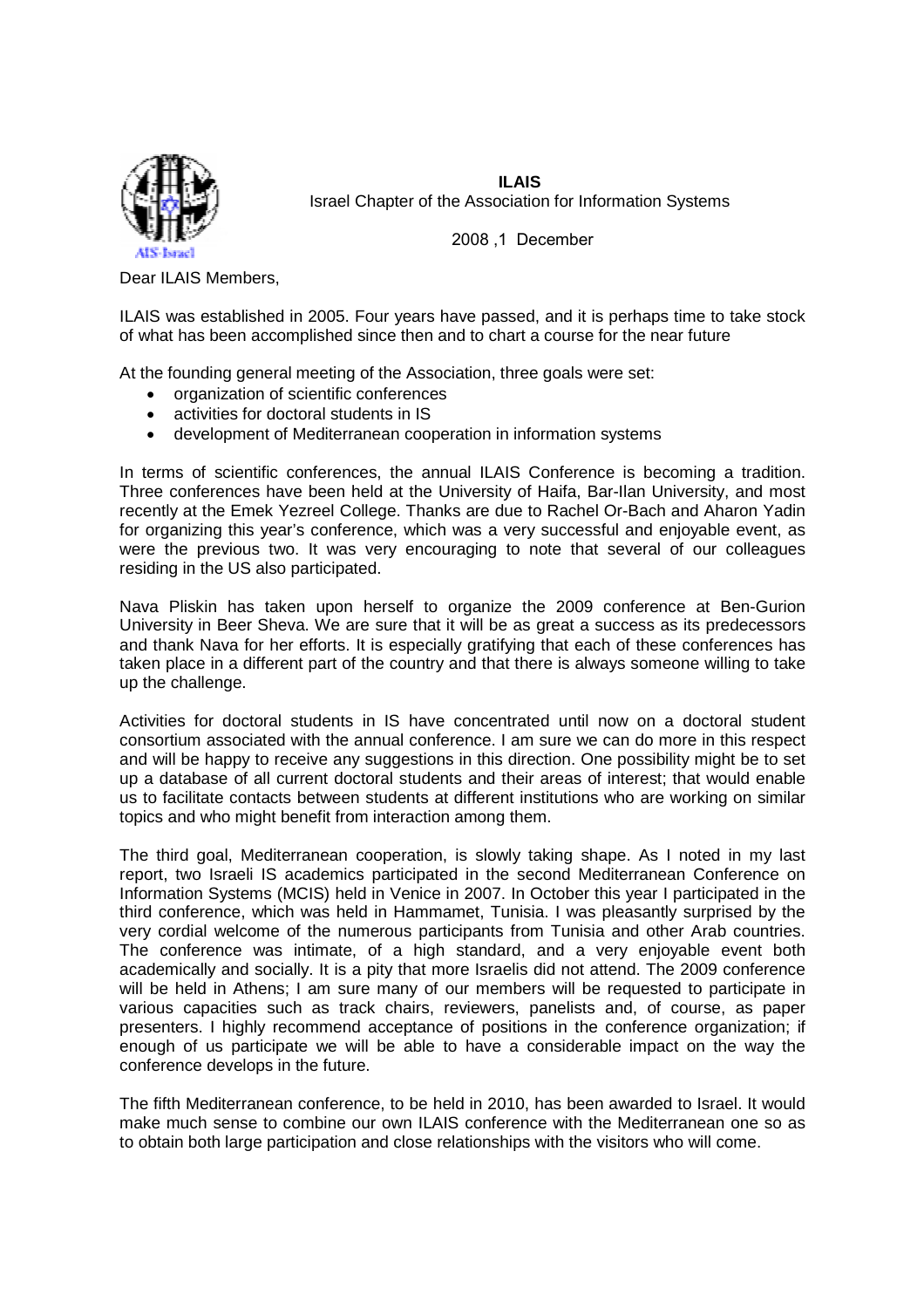There have also been feelers concerning the possibility of organizing the European Conference on Information Systems (ECIS) here in Israel. This is a major event and would be a real boost to the status of Israel in the IS community. Anyone interested in learning more about this conference and the possibility of organizing it should contact Dov Te'eni <teeni@tau.ac.il> or myself <eindor@tau.ac.il>.

Finally, I hope to meet many of you at our annual meeting at the ICIS Conference in Paris this month. Dov Te'eni is co-chair of the conference and brings us much distinction in the IS community. Furthermore, an Israeli academic is a candidate to receive a major AIS award at ICIS in the course of the Monday Lunch; I am sure that the candidate will be very appreciative of the attendance of many Israeli colleagues at this event and I urge anyone who attends the conference to participate.

I will be happy to receive any comments or suggestions concerning any ILAIS activities, current or potential.

The time has come to renew membership in ILAIS by paying membership dues for 2008- 2009. At this opportunity we will also be happy to accept new member applications. Those interested in becoming members of ILAIS or renewing existing membership will kindly return the attached form, after filling in the details, together with NIS100/\$25 as membership fee for 2008-2009 (NIS75/\$20 for students). Payment can be made by check to the order of "The Israel Association for Information Technologies and Systems" or by bank transfer to Account Number 274046 at the University Branch (Branch #105) of Israel Discount Bank. It should be stressed that according to the By-Laws of the Association for Information Systems, every member of ILAIS must also be a member of AIS (see http://www.aisnet.org). Please convey this message to colleagues and doctoral students who perhaps did not receive it, or send us their contact details.

**Please note; those who paid membership dues at the ILAIS 2008 Conference have already paid their dues for 2008-2009 and should not pay now.** 

Cordially,

 $x - 25$ 

Chair, ILAIS